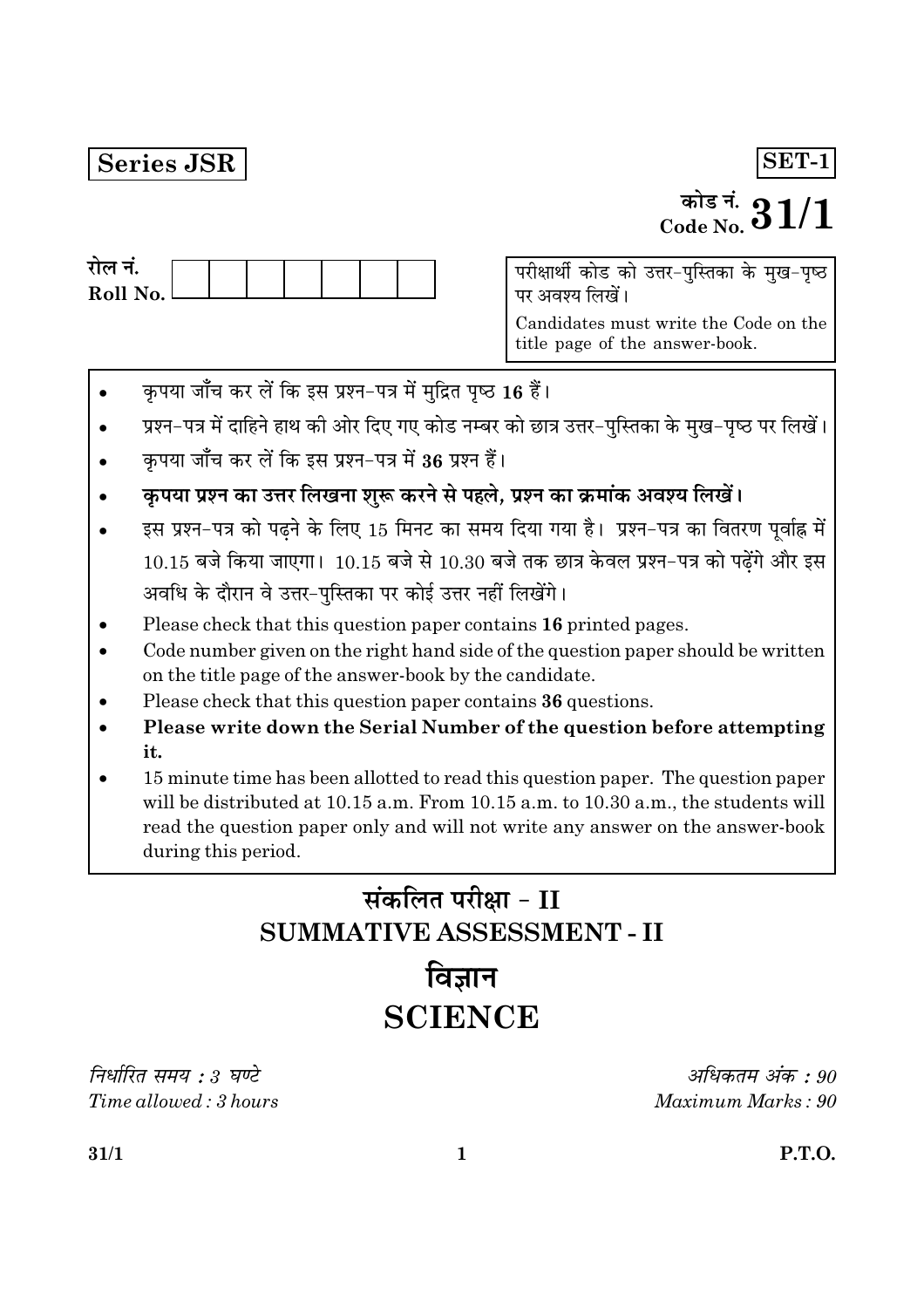सामान्य निर्देश :

- इस प्रश्न पत्र को दो भागों. भाग अ और भाग ब. में बाँटा गया है। आपको दोनों भागों के प्रश्नों के उत्तर लिखने  $(i)$ हैं।
- सभी प्रश्न **अनिवार्य** हैं।  $(ii)$
- (iii) परे पश्न पत्र में किसी प्रश्न में कोई चयन प्राप्त नहीं है।
- आपको भाग अ और भाग ब के सभी प्रश्नों के उत्तर पृथक-पृथक भाग के आधार पर लिखने हैं।  $(iv)$
- भाग अ के प्रश्न संख्या 1 से 3 प्रश्न एक-एक अंक के हैं। इनके उत्तर एक शब्द अथवा एक वाक्य में दें।  $(v)$
- भाग अ के प्रश्न संख्या 4 से 6 के प्रश्न दो-दो अंकों के हैं। इनके उत्तर लगभग 30 शब्दों में देने हैं।  $(vi)$
- (vii) भाग अ के प्रश्न संख्या 7 से 18 के प्रश्न तीन-तीन अंकों के हैं। इनके उत्तर लगभग 50 शब्दों में देने हैं।
- (viii) भाग अ के प्रश्न संख्या 19 से 24 के प्रश्न पाँच-पाँच अंकों के हैं। इनके उत्तर लगभग 70 शब्दों में देने हैं।
- भाग ब के प्रश्न संख्या 25 से 33 के प्रश्न प्रयोगात्मक कौशल पर आधारित बहविकल्पी प्रश्न हैं। प्रत्येक प्रश्न  $(ix)$ एक अंक का है। दिए गए चार विकल्पों में से आपको केवल एक सबसे उपयुक्त विकल्प चनना है।
- भाग ब के प्रश्न संख्या 34 से 36 के प्रश्न प्रयोगात्मक कौशल पर आधारित दो-दो अंकों के प्रश्न हैं। इनके उत्तर  $(x)$ संक्षिप्त में देने हैं।

#### **General Instructions:**

- The question paper comprises two Sections, A and B. You are to attempt both the sections.  $(i)$
- $(ii)$ All questions are compulsory.
- (iii) There is no choice in any of the questions.
- (iv) All questions of Section A and all questions of Section B are to be attempted separately.
- $(v)$ Question numbers 1 to 3 in Section A are one-mark questions. These are to be answered in one word or in one sentence.
- (vi) Question numbers 4 to 6 in Section A are two-marks questions. These are to be answered in about 30 words each.
- (vii) Question numbers 7 to 18 Section A are three-marks questions. These are to be answered in about 50 words each.
- (viii) Question numbers 19 to 24 in Section A are five-marks questions. These are to be answered in about 70 words each.
- Question numbers  $25$  to  $33$  in Section B are multiple choice questions based on practical  $(ix)$ skills. Each question is a one-mark question. You are to select one most appropriate response out of the four provided to you.
- $(x)$ Question numbers 34 to 36 in Section B are two-marks questions based on practical skills. These are to be answered in brief.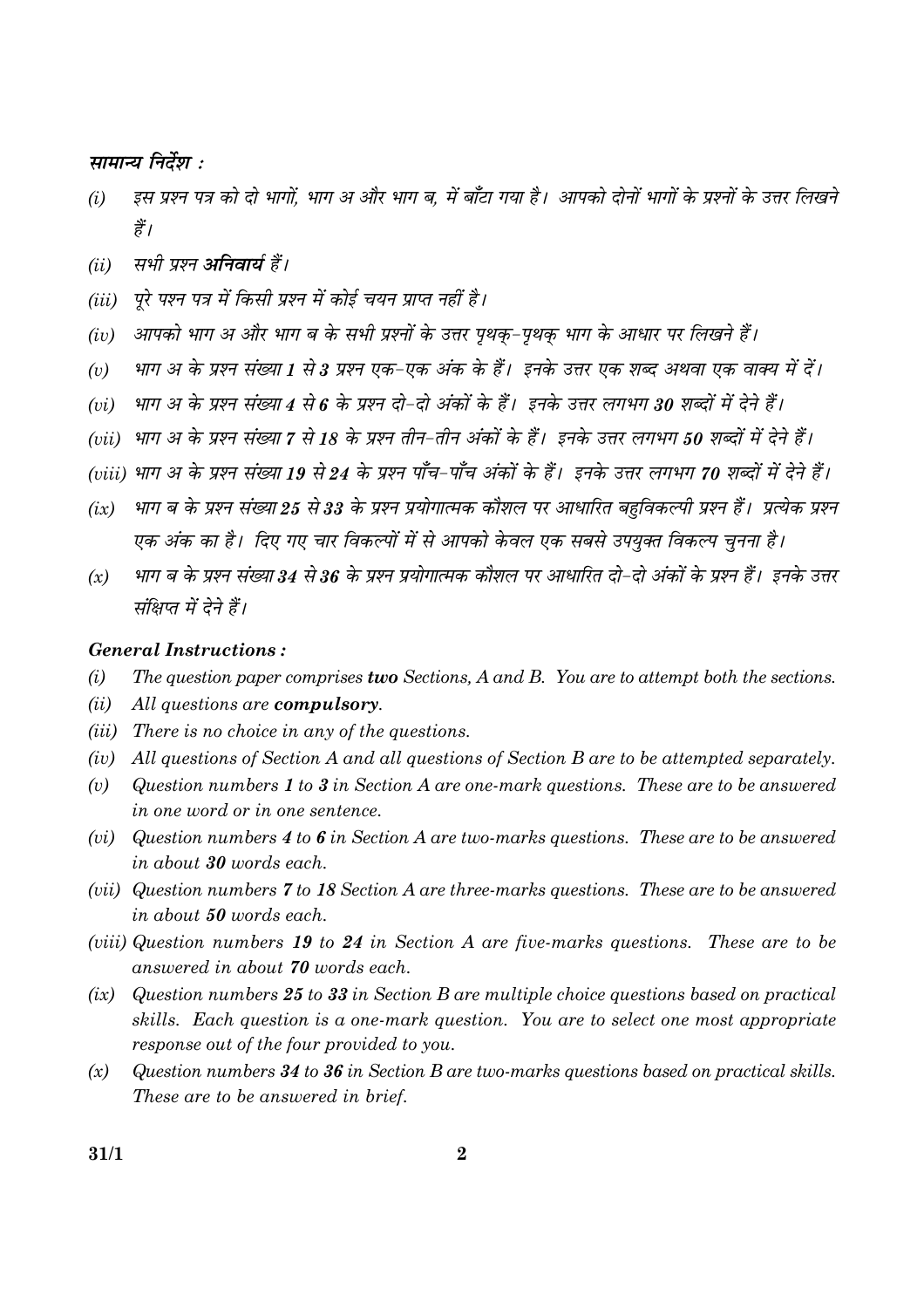#### भाग - अ

#### **SECTION - A**

- उस एल्कोहॉल का नाम और संरचना लिखिए जिसके अण में तीन कार्बन परमाण हैं।  $1.$  $\mathbf{1}$ Write the name and structure of an alcohol with three carbon atoms in its molecule.
- क्या होता है जब कोई परिपक्व स्पाइरोगाइरा तन्तु काफी लम्बा हो जाता है?  $\mathbf{1}$  $2.$ What happens when a mature spirogyra filament attains considerable  $length$ ?
- ओज़ोन परत की क्षति चिन्ता का विषय है। क्यों?  $\mathbf{1}$  $\overline{3}$ . The depletion of ozone layer is a cause of concern. Why?
- सौर भट्टियों की अभिकल्पना में उपयोग होने वाले दर्पण का नाम लिखिए। इस युक्ति द्वारा उच्च  $\bf{2}$  $\overline{4}$ . ताप किस प्रकार प्राप्त किया जाता है, इसकी व्याख्या कीजिए। Name the type of mirrors used in the design of solar furnaces. Explain how high temperature is achieved by this device.
- "चिपको आन्दोलन" क्या था? इस आन्दोलन से अन्तत: स्थानीय लोगों और पर्यावरण को  $\mathbf{2}$ 5. किस प्रकार लाभ हुआ? "What was Chipko Andolan"? How did this Andolan ultimately benefit the local people and the environment?
- "जीवाश्म ईंधन को जलाने से वैश्विक ऊष्मण होता है।'' इस कथन की पुष्टि के लिए कारण  $\overline{2}$ 6. दीजिए।

"Burning of fossil fuels results in global warming". Give reasons to justify this statement.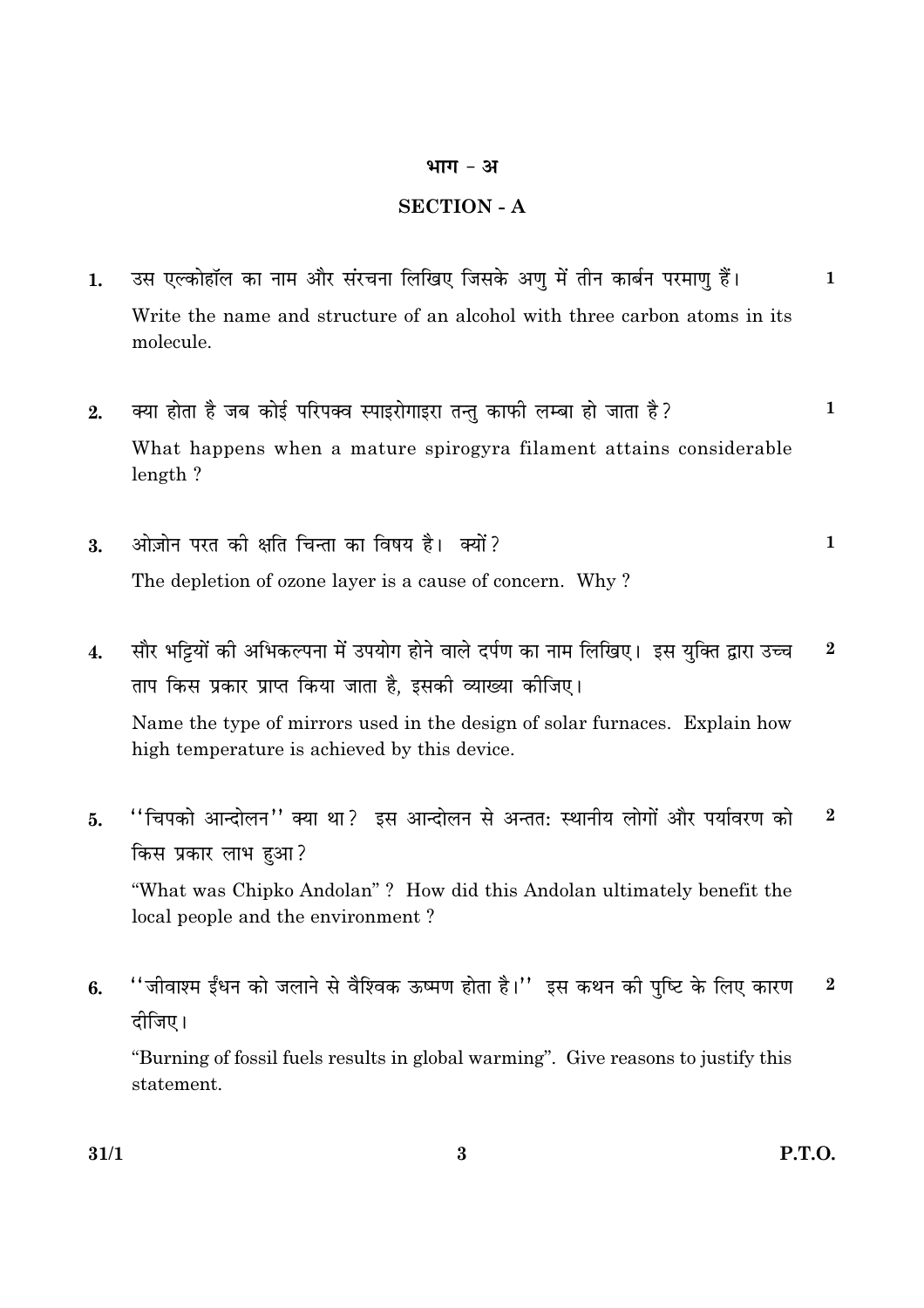- एथेनॉइक अम्ल की निम्नलिखित के साथ अभिक्रिया के रासायनिक समीकरण दीजिए:  $7.$  $(a)$  सोडियम; (b) सोडियम हाइड़ॉक्साइड; (c) एथेनॉल प्रत्येक अभिक्रिया में बने प्रमख उत्पाद का नाम भी लिखिए। Write chemical equation of the reaction of ethanoic acid with the following: (a) Sodium; (b) Sodium hydroxide; (c) Ethanol. Write the name of one main product of each reaction.
- किसी एल्डिहाइड और किसी कीटोन दोनों को समान अणु सुत्र, जैसे  $\rm C_{\circ}H_{c}O$  द्वारा निरूपित 3 8. किया जा सकता है। इनकी संरचनाएँ और नाम लिखिए। विज्ञान की भाषा में इन दोनों के बीच के संबंध का उल्लेख कीजिए। An aldehyde as well as a ketone can be represented by the same molecular

formula, say  $C_3H_6O$ . Write their structures and name them. State the relation between the two in the language of science.

कोई तत्व 'X' आधुनिक आवर्त सारणी के तीसरे आवर्त और 16 वें समूह में स्थित है। 9.

 $\bf{3}$ 

 $\mathbf{a}$ 

- 'X' में संयोजकता इलेक्ट्रॉनों की संख्या तथा इसकी संयोजकता निर्धारित कीजिए।  $(a)$
- 'X' की हाइड्रोजन के साथ अभिक्रिया द्वारा बने यौगिक का अणु सूत्र लिखिए तथा इसकी  $(b)$ इलेक्ट्रॉन-बिन्द संरचना खींचिए।

तत्व 'X' का नाम लिखिए तथा उल्लेख कीजिए कि यह तत्व धातु है अथवा अधातु है।  $\left( \mathrm{c} \right)$ An element 'X' belongs to 3<sup>rd</sup> period and group 16 of the Modern Periodic Table.

- $(a)$ Determine the number of valence electrons and the valency of 'X'.
- $(b)$ Molecular formula of the compound when 'X' reacts with hydrogen and write its electron dot structure.
- Name the element 'X' and state whether it is metallic or non-metallic.  $\left( \mathrm{c} \right)$
- 10. किसी तत्व 'X' की द्रव्यमान संख्या 35 तथा इसमें न्यूट्रॉनों की संख्या 18 है। 'X' की परमाण  $\bf{3}$ संख्या और इसका इलेक्टॉन-विन्यास लिखिए। 'X' की समह संख्या, आवर्त संख्या और संयोजकता का उल्लेख भी कीजिए।

An element 'X' has mass number 35 and number of neutrons 18. Write atomic number and electronic configuration of 'X'. Also write group number, period number and valency of 'X'.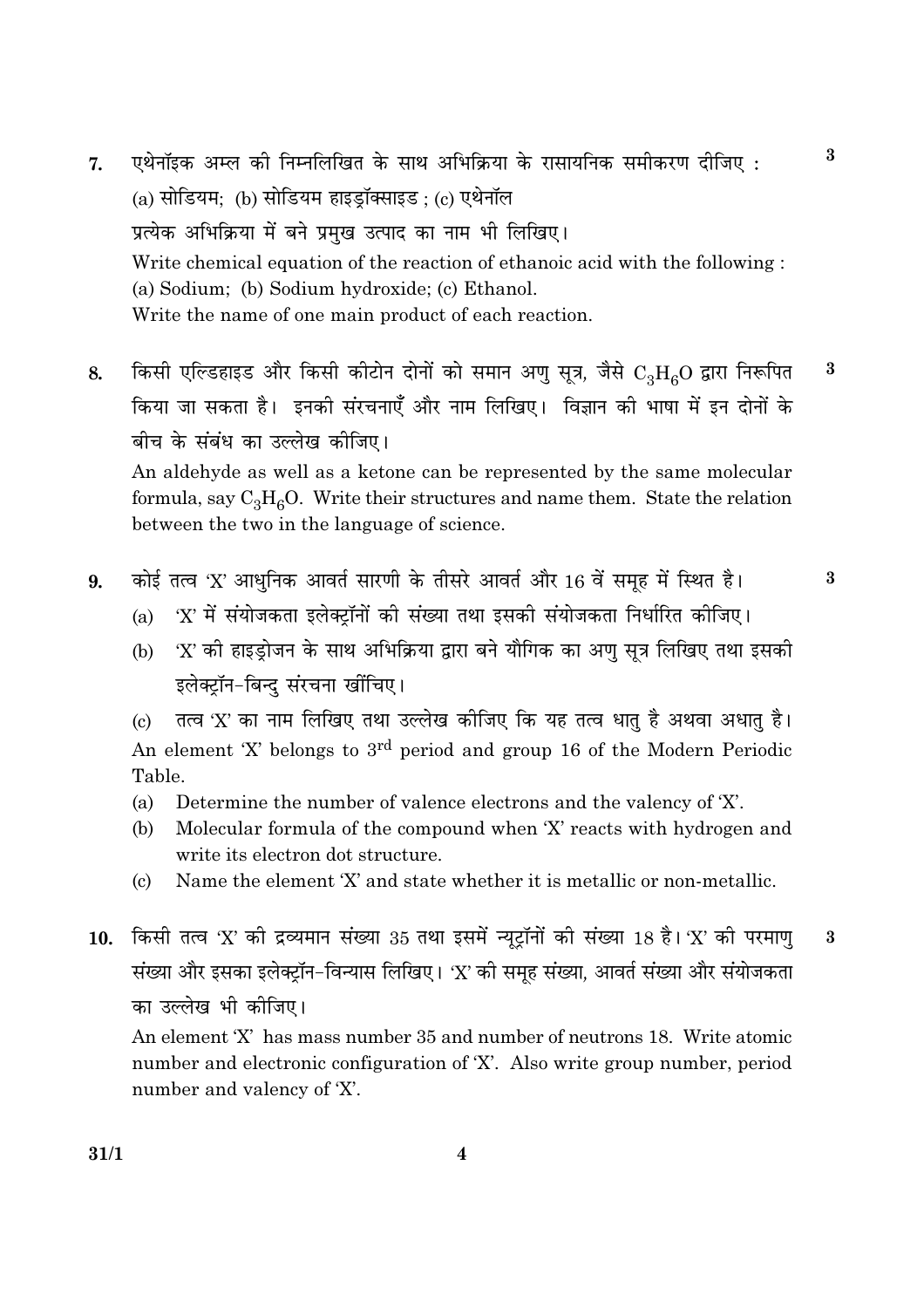$\bf{3}$ जनन की परिभाषा लिखिए। स्पीशीज़ की समष्टि को स्थायित्व प्रदान करने में यह किस प्रकार  $11.$ सहायता करता है?

Define reproduction. How does it help in providing stability to the population of species?

12. जीवों के जनन के संदर्भ में उपयोग होने वाले पद "पुनरुद्भवन" (पुनर्जनन) की व्याख्या  $\overline{\mathbf{3}}$ कीजिए। संक्षेप में वर्णन कीजिए कि हाइड्रा जैसे बहु कोशिक जीवों में 'पुनरुद्भवन' की प्रक्रिया किस प्रकार सम्पन्न होती है?

Explain the term "Regeneration" as used in relation to reproduction of organisms. Describe briefly how regeneration is carried out in multicellular organisms like Hydra.

लैंगिक जनन द्वारा उत्पन्न संतति में विभिन्नता दृष्टिगोचर होने के दो कारणों की सूची  $\bf{3}$ 13.  $(a)$ बनाइए।



- आरेख में अंकित भाग 'A' का नाम लिखिए।  $(i)$
- 'A' भाग 'B' तक किस प्रकार पहुँचता है?  $(i)$
- $(iii)$  भाग 'C' का महत्व लिखिए।
- (iv) 'D' द्वारा अंकित भाग का निषेचन के पश्चात क्या होता है?

 $31/1$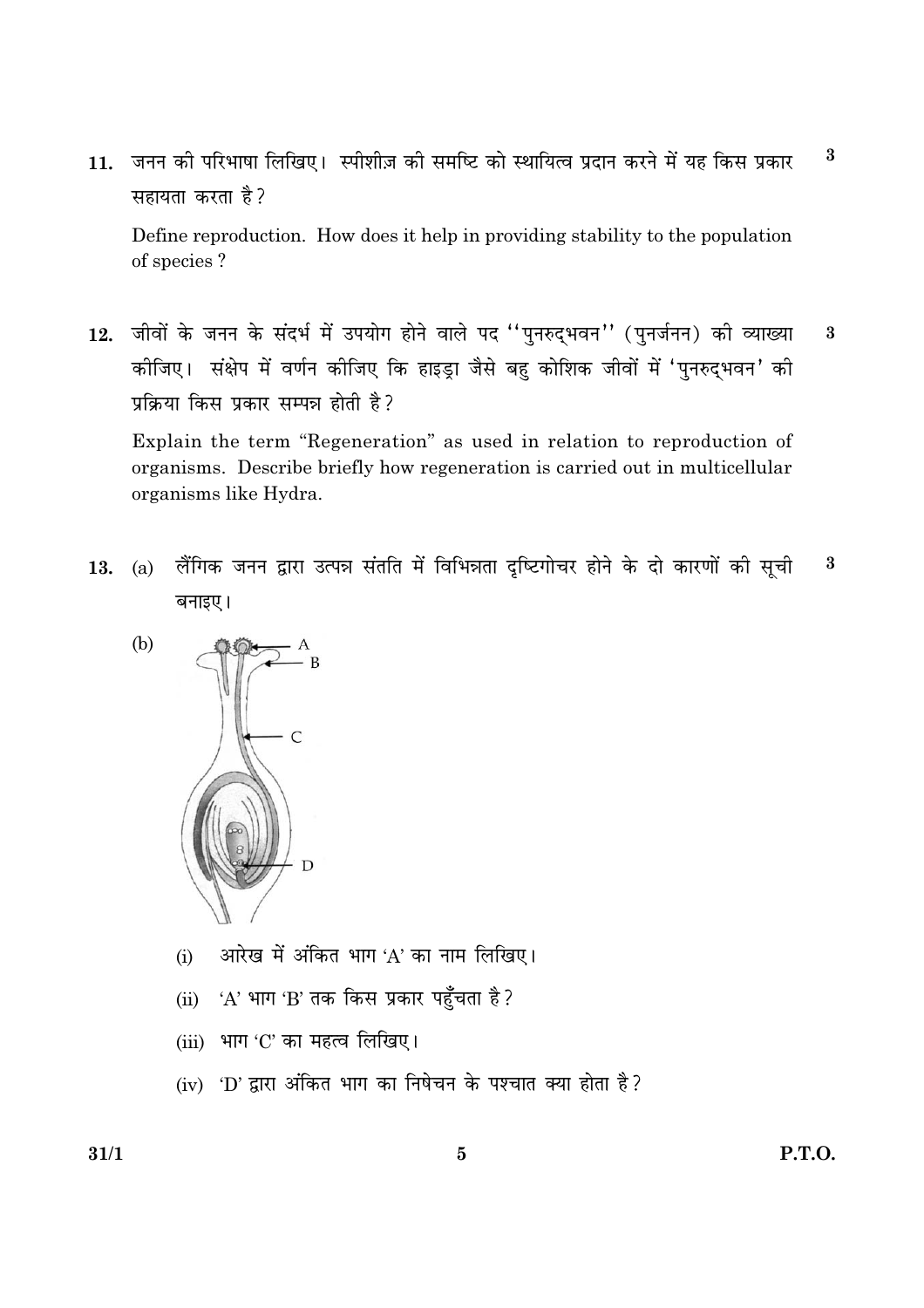List two reasons for the appearance of variations among the progeny (a) formed by sexual reproduction.



- $(i)$ Name the part marked 'A' in the diagram.
- How does 'A' reaches part 'B'?  $(ii)$
- (iii) State the importance of the part 'C'.
- (iv) What happens to the part marked 'D' after fertilisation is over?
- 14. मेंडल ने प्रयोगों द्वारा किस प्रकार दर्शाया कि लक्षण स्वतंत्र रूप से वंशानगत होते हैं?  $\overline{\mathbf{3}}$ How do Mendel's experiment show that traits are inherited independently?
- "अध्ययन के दो क्षेत्र-'विकास' और 'वर्गीकरण' परस्पर जुड़े हैं।'' इस कथन की पुष्टि  $\bf{3}$ 15. कोजिए।

"Two areas of study namely 'evolution' and 'classification' are interlinked". Justify this statement.

16. किसी दर्पण द्वारा बना प्रतिबिम्ब, वास्तविक, उल्टा और - 1 आवर्धन का है। यदि प्रतिबिम्ब  $\bf{3}$ की दर्पण से दूरी 40 cm है, तो बिम्ब कहाँ स्थित है? यदि बिंब को दर्पण की ओर 20 cm स्थानान्तरित कर दिया जाए, तो प्रतिबिम्ब कहाँ बनेगा? अपने उत्तर की पुष्टि के लिए कारण दीजिए तथा बिम्ब की नई स्थिति के लिए किरण आरेख खींचिए।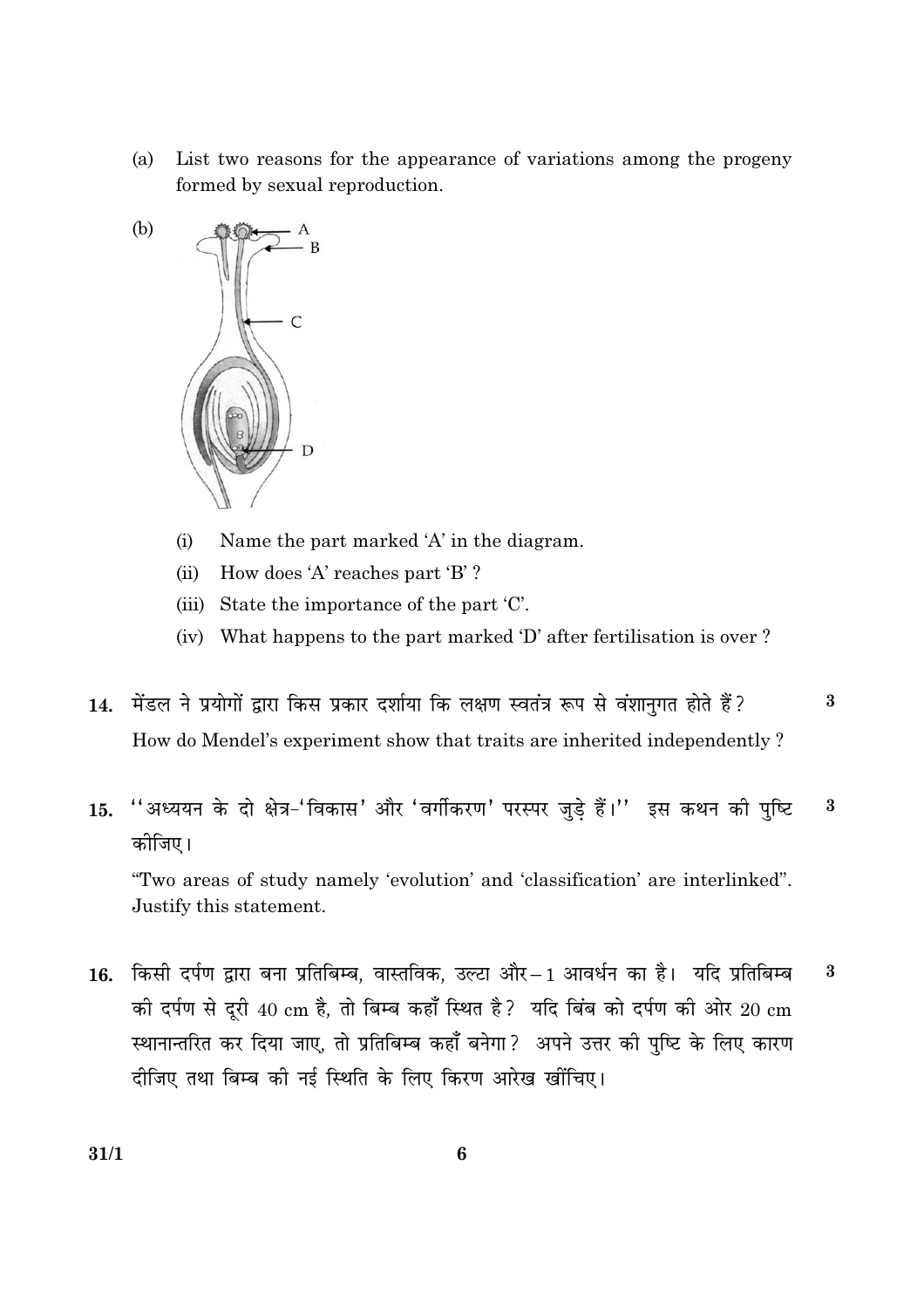The image of an object formed by a mirror is real, inverted and is of magnification  $-1$ . If the image is at a distance of 40 cm from the mirror, where is the object placed? Where would the image be if the object is moved 20 cm towards the mirror? State reason and also draw ray diagram for the new position of the object to justify your answer.

यह दर्शाने के लिए किसी क्रियाकलाप का वर्णन कीजिए कि किस प्रकार एक प्रिज्म द्वारा 17. 3 विपाटित श्वेत प्रकाश को अन्य सर्वसम प्रिज़्म द्वारा पुनर्योजित करके पुन: श्वेत प्रकाश प्राप्त किया जा सकता है। श्वेत प्रकाश के स्पेक्टम के पुनर्योजन को दर्शाने के लिए किरण आरेख भी खींचिए।

Describe an activity to show that the colours of white light splitted by a glass prism can be recombined to get white light by another identical glass prism. Also draw ray diagram to show the recombination of the spectrum of white light.

- मानव के क्रियाकलापों ने जीव मण्डल के जीव रूपों को बरी तरह से प्रभावित किया है। मानव  $\bf{3}$ 18. द्वारा प्रकृति के असीमित दोहन ने जीव-मण्डल के जैव एवं अजैव अवयवों के संवेदनशील संतुलन को अस्त-व्यस्त कर दिया है। मानव द्वारा स्वयं सुजित प्रतिकृल परिस्थितियों ने न केवल उसकी अपनी उत्तर जीविता को ललकारा है, बल्कि पृथ्वी के समस्त जीवों को भी ललकारा है। आपका एक सहपाठी जो आपके स्कूल के 'ईको क्लब' का सक्रिय सदस्य है स्कृल के छात्रों में पर्यावरण के प्रति जागरूकता उत्पन्न कर रहा है, तथा इसे समाज में भी फैला रहा है। वह पास-पडोस के पर्यावरण के निम्नीकरण को रोकने के लिए भी कठोर कार्य कर रहा है।
	- हमें अपने पर्यावरण का संरक्षण करना क्यों आवश्यक है?  $(a)$
	- घरेलु अपशिष्टों के निरापद निपटारे के लिए हरी और नीली कड़ा-पेटियों का महत्व  $(b)$ लिखिए।
	- आपके उस सहपाठी द्वारा प्रदर्शित दो मूल्यों की सूची बनाइए जो आपके विद्यालय के  $(c)$ 'ईको क्लब' का सक्रिय सदस्य है।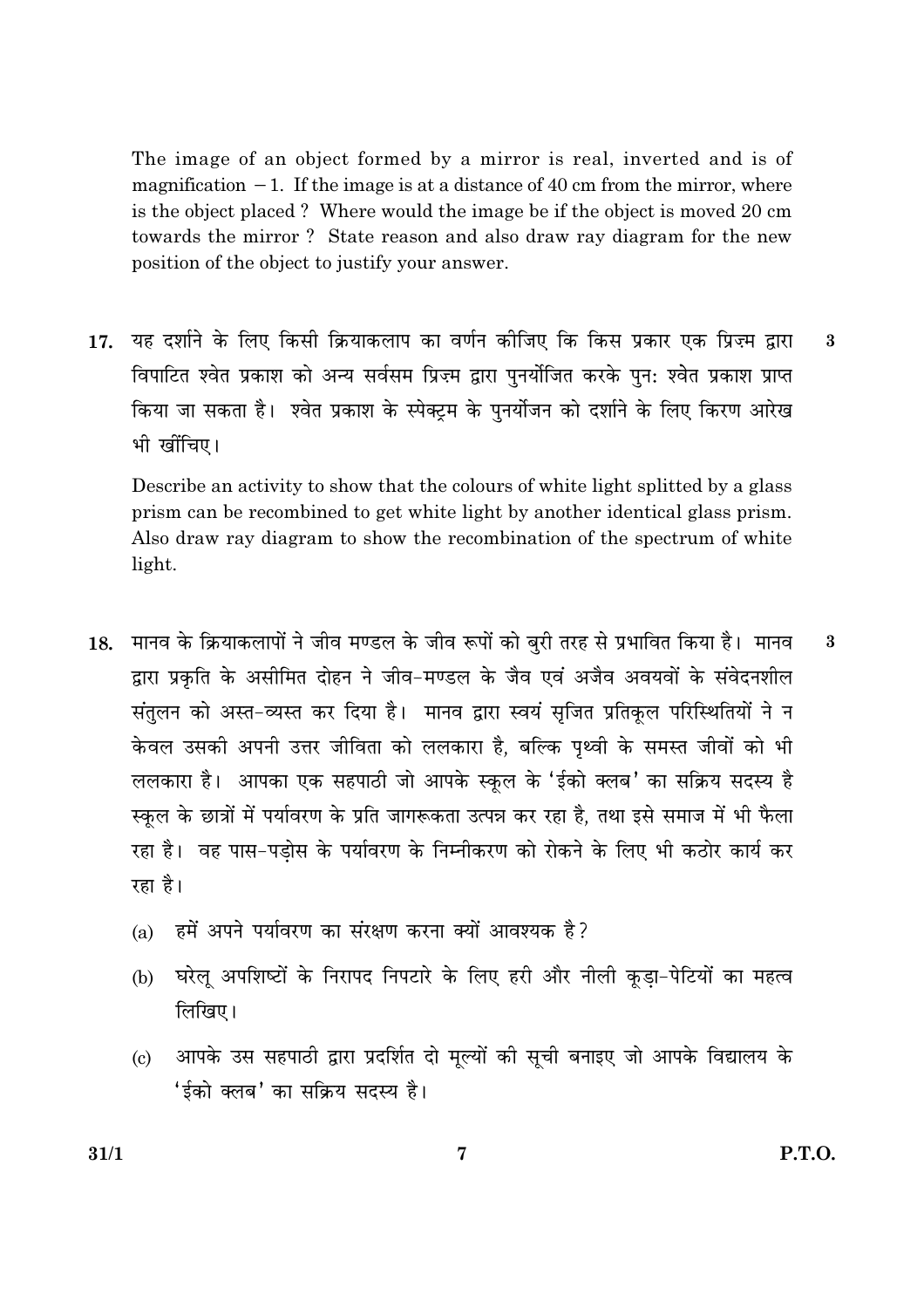The activities of man had adverse effects on all forms of living organisms in the biosphere. Unlimited exploitation of nature by man disturbed the delicate ecological balance between the living and non-living components of the biosphere. The unfavourable conditions created by man himself threatened the survival not only of himself but also of the entire living organisms on the mother earth. One of your classmates is an active member of 'Eco club' of your school which is creating environmental awareness amongst the school students, spreading the same in the society and also working hard for preventing environmental degradation of the surroundings.

- Why is it necessary to conserve our environment?  $(a)$
- (b) State the importance of green and blue dust-bins in the safe disposal of the household waste.
- $\left( \mathrm{c}\right)$ List two values exhibited by your classmate who is an active member of Eco-club of your school.
- 19. कोई कार्बन यौगिक 'P' आधिक्य सांद्र  $\rm H_2SO_4$  के साथ गर्म किए जाने पर कोई अन्य यौगिक  $\bf{5}$ 'Q' बनाता है जो निकेल उत्प्रेरक की उपस्थित में हाइड्रोजन से संकलन करके कोई संतृप्त यौगिक 'R' बनाता है। 'R' का एक अणु, दहन होने पर, कार्बन डाइऑक्साइड के दो अण तथा जल के तीन अणु बनाता है। P, Q और R को पहचानिए और सम्मिलित अभिक्रियाओं के रासायनिक समीकरण लिखिए।

A carbon compound 'P' on heating with excess conc.  $H_2SO_4$  forms another carbon compound 'Q' which on addition of hydrogen in the presence of nickel catalyst forms a saturated carbon compound 'R'. One molecule of 'R' on combustion forms two molecules of carbon dioxide and three molecules of water. Identify P, Q and R and write chemical equations for the reactions involved.

20. प्लैसेन्टा क्या है? इसकी संरचना का वर्णन कीजिए। गर्भवती मानव मादा के प्रकरण में इसके  $5\overline{5}$ कार्यों का उल्लेख कीजिए।

What is placenta? Describe its structure. State its functions in case of a pregnant human female.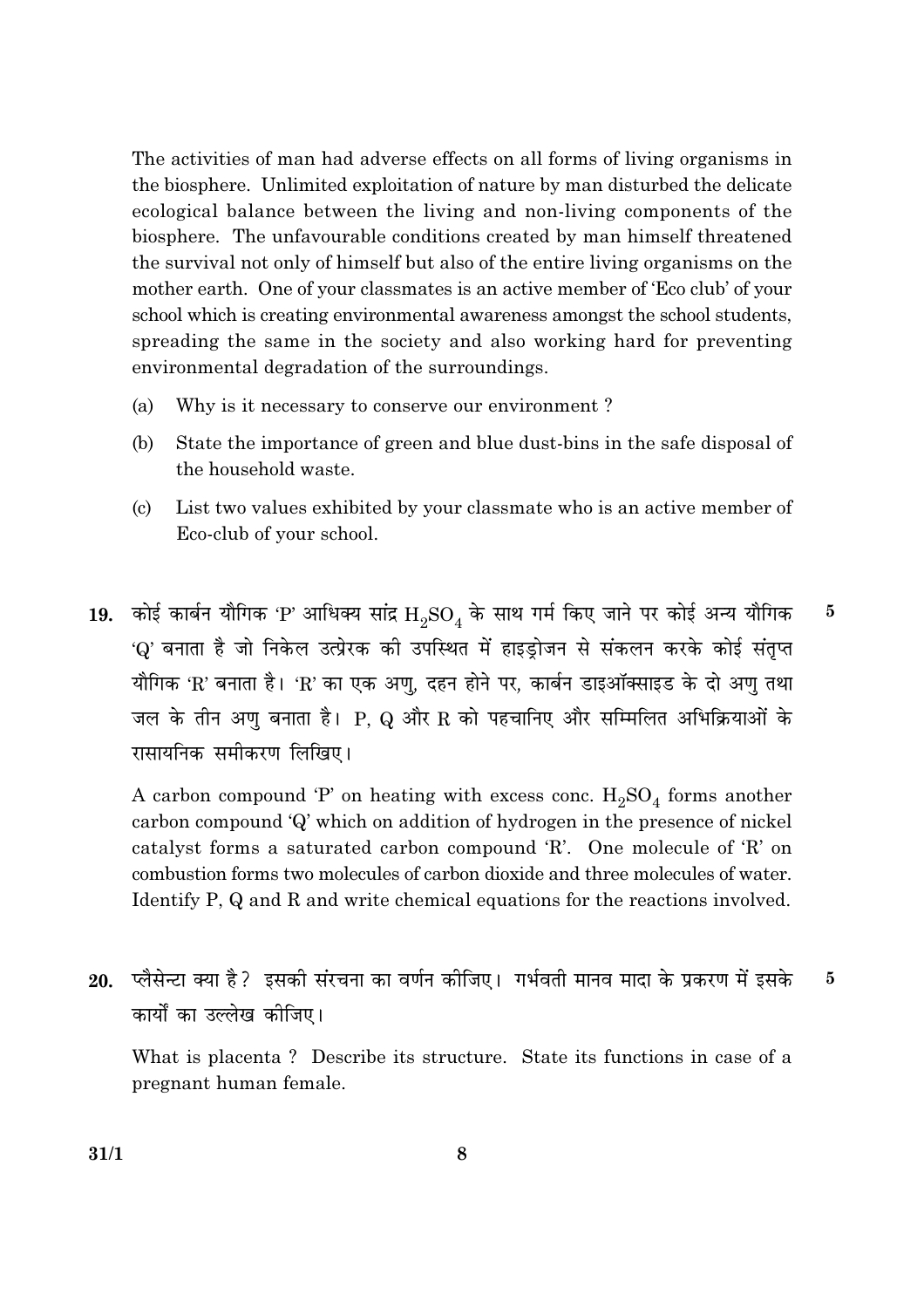- विकास की परिभाषा लिखिए। यह किस प्रकार होता है? वर्णन कीजिए कि जीवाश्म किस  $\bf{5}$ 21. प्रकार विकास के समर्थन में प्रमाण प्रस्तुत करते हैं? Define evolution. How does it occur? Describe how fossils provide us evidences in support of evolution.
- 12 cm फोकस दूरी के अवतल दर्पण द्वारा किसी बिम्ब का सीधा प्रतिबिम्ब बनाने के लिए कहा  $\overline{5}$ 22. गया है।
	- दर्पण के सामने बिम्ब की दुरी का क्या परिसर होना चाहिए ?  $(i)$
	- (ii) बनने वाला प्रतिबिम्ब साइज़ में बिम्ब से छोटा होगा अथवा बड़ा? इस प्रकरण में प्रतिबिम्ब बनना दर्शाने के लिए किरण आरेख खींचिए।
	- (iii) इस बिम्ब का प्रतिबिम्ब कहाँ बनेगा, यदि इसे दर्पण के सामने 24 cm दूरी पर रख दिया जाए? अपने उत्तर की पुष्टि के लिए इस स्थिति के लिए भी किरण आरेख खींचिए। उपरोक्त किरण आरेखों में ध्रव. मख्य फोकस और वक्रता केन्द्र की स्थितियों को भी दर्शाइए। It is desired to obtain an erect image of an object, using concave mirror of focal length of 12 cm.
	- What should be the range of distance of an object placed in front of the  $(i)$ mirror?
	- $(ii)$ Will the image be smaller or larger than the object. Draw ray diagram to show the formation of image in this case.
	- (iii) Where will the image of this object be, if it is placed 24 cm in front of the mirror? Draw ray diagram for this situation also to justify your answer. Show the positions of pole, principal focus and the centre of curvature in the above ray diagrams.
- गोलीय लेंस के प्रकाशिक केन्द्र की परिभाषा लिखिए।  $(a)$ 23.
	- किसी अपसारी लेंस की फोकस दरी 20 cm है। 4 cm ऊँचाई के किसी बिम्ब को इस  $(b)$ लेंस के प्रकाशिक केन्द्र से कितनी दूरी पर रखा जाना चाहिए कि इसका प्रतिबिम्ब लेंस से 10 cm दूरी पर बने। प्रतिबिम्ब का साइज़ भी परिकलित कीजिए।
	- उपरोक्त स्थिति के लिए प्रतिबिम्ब बनना दर्शाने के किरण आरेख खींचिए।  $\left( \mathrm{e}\right)$

 $\bf{5}$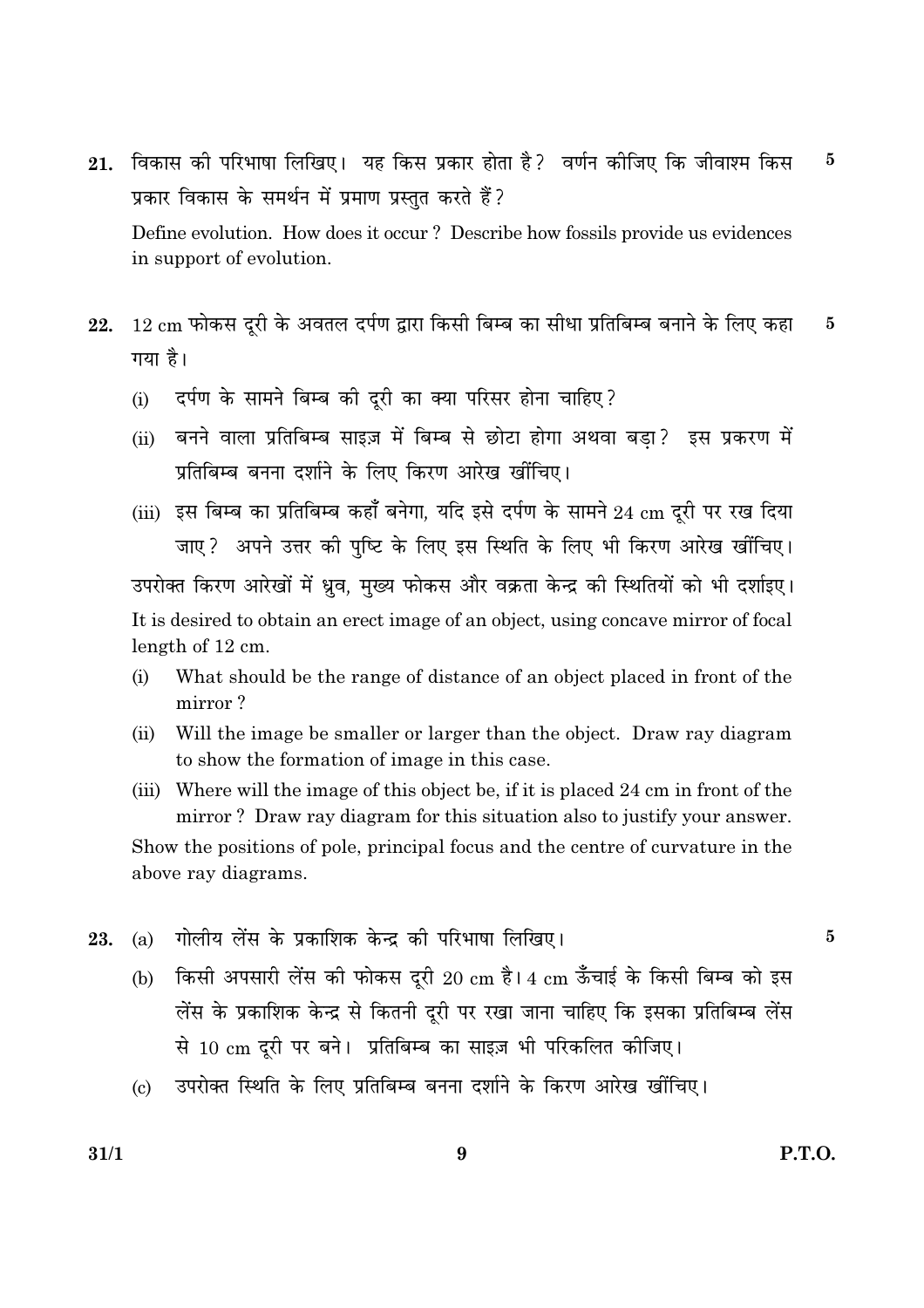- Define optical centre of a spherical lens. (a)
- (b) A divergent lens has a focal length of 20 cm. At what distance should an object of height 4 cm from the optical centre of the lens be placed so that its image is formed 10 cm away from the lens. Find the size of the image also.
- Draw a ray diagram to show the formation of image in above situation.  $\left( \mathrm{c}\right)$
- वायमण्डलीय अपवर्तन क्या है? इस परिघटना का उपयोग करके नीचे दी गयी प्राकृतिक 24.  $\overline{5}$ घटनाओं की व्याख्या कीजिए :
	- $(a)$  तारों का टिमटिमाना
	- (b) अग्रिम सर्योदय और विलम्बित सर्यास्त
	- अपने उत्तरों के स्पष्टीकरण के लिए आरेख खींचिए।

What is atmospheric refraction? Use this phenomenon to explain the following natural events.

- Twinkling of stars  $(a)$
- Advanced sun-rise and delayed sun-set. (b)

Draw diagrams to illustrate your answers.

#### भाग - ब

#### **SECTION - B**

- 25. कोई छात्र साबनीकरण अभिक्रिया के अभिक्रिया मिश्रण की एक बंद पहले नीले लिटमस पत्र  $\mathbf{1}$ और फिर लाल लिटमस पत्र पर डालता है। वह यह प्रेक्षण करता है कि:
	- नीले लिटमस पत्र में कोई परिवर्तन नहीं होता और लाल लिटमस पत्र सफेद हो जाता है।  $(a)$
	- लाल लिटमस पत्र में कोई परिवर्तन नहीं होता और नीला लिटमस पत्र लाल हो जाता है।  $(b)$
	- नीले लिटमस पत्र में कोई परिवर्तन नहीं होता और लाल लिटमस पत्र नीला हो जाता है।  $\left( \mathrm{c}\right)$
	- (d) दोनों ही लिटमस पत्रों के रंग में कोई परिवर्तन नहीं होता।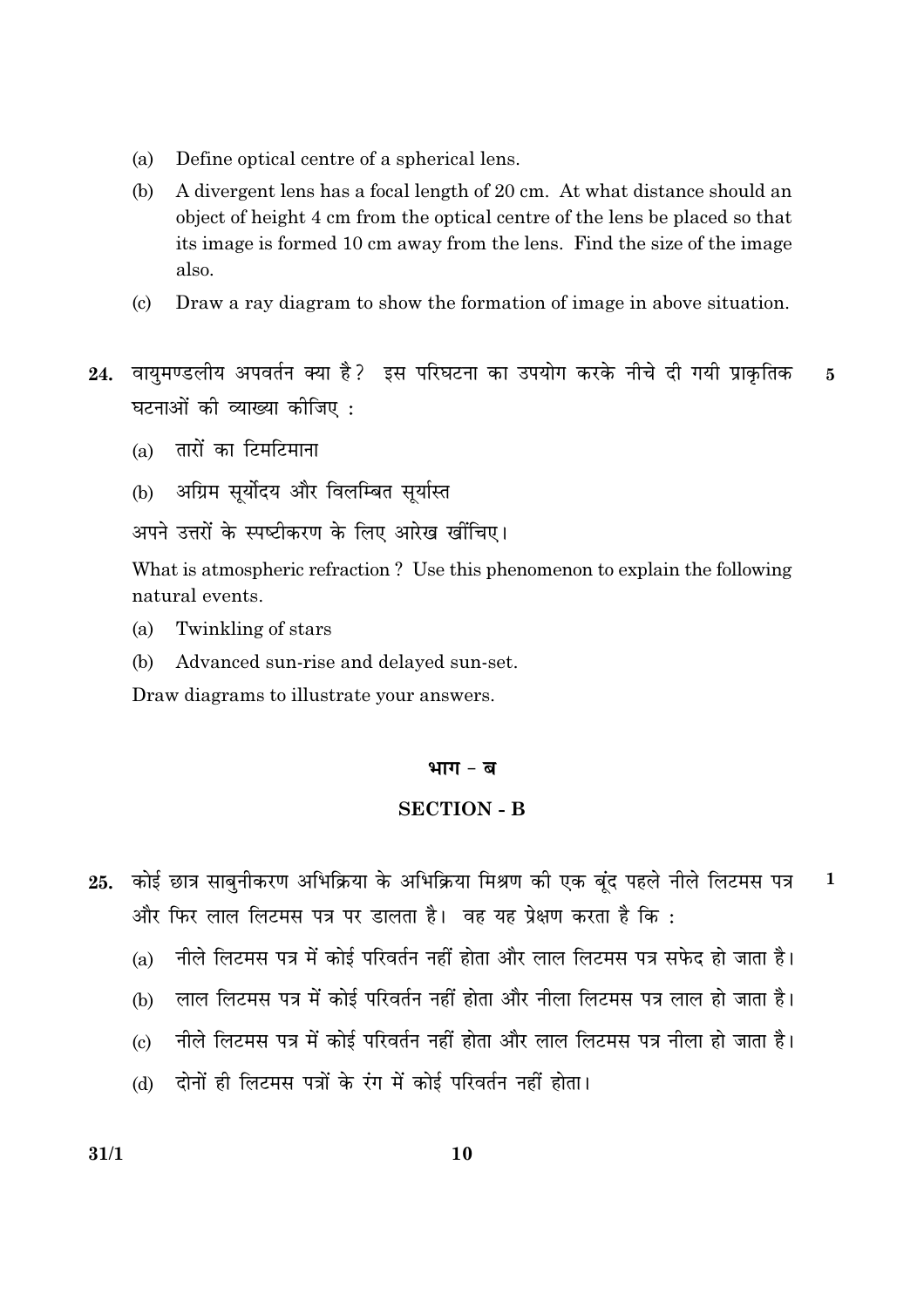A student puts a drop of reaction mixture of a saponification reaction first on a blue litmus paper and then on a red litmus paper. He may observe that:

- $(a)$ There is no change in the blue litmus paper and the red litmus paper turns white.
- (b) There is no change in the red litmus paper and the blue litmus paper turns red.
- There is no change in the blue litmus paper and the red litmus paper  $\left( \mathrm{e}\right)$ turns blue.
- No change in colour is observed in both the litmus papers.  $(d)$
- 26. प्रयोगशाला में साबन बनाने के लिए हमें कोई तेल और कोई क्षार चाहिए। साबन बनाने के लिए  $\mathbf{1}$ तेल और क्षार का नीचे दिया गया कौन सा संयोजन सबसे उपयक्त रहेगा?
	- एरण्ड का तेल और कैल्सियम हाइडॉक्साइड  $(a)$
	- (b) तारपीन का तेल और सोडियम हाइडॉक्साइड
	- एरण्ड का तेल और सोडियम हाइडॉक्साइड  $\left( \mathrm{c} \right)$
	- सरसों का तेल और कैल्सियम हाइडॉक्साइड  $(b)$

For preparing soap in the laboratory we require an oil and a base. Which of the following combinations of an oil and a base would be best suited for the preparation of soap?

- $(a)$ Castor oil and calcium hydroxide
- $(b)$ Turpentine oil and sodium hydroxide
- Castor oil and sodium hydroxide  $(c)$
- Mustard oil and calcium hydroxide (d)
- आपके विद्यालय के पास-पडोस में प्रयोग के लिए आवश्यक कठोर जल उपलब्ध नहीं है। 27.  $\mathbf{1}$ आपके विद्यालय में उपलब्ध लवणों के नीचे दिए समहों में से वह एक समह चनिए जिसके प्रत्येक सदस्य को आसुत जल में घोलने पर, वह उसे कठोर जल बना देगा :
	- (a) सोडियम क्लोराइड, कैल्सियम क्लोराइड
	- (b) पोटैशियम क्लोराइड. सोडियम क्लोराइड
	- (c) सोडियम क्लोराइड, मैग्नीशियम क्लोराइड
	- (d) कैल्सियम क्लोराइड, मैग्नीशियम क्लोराइड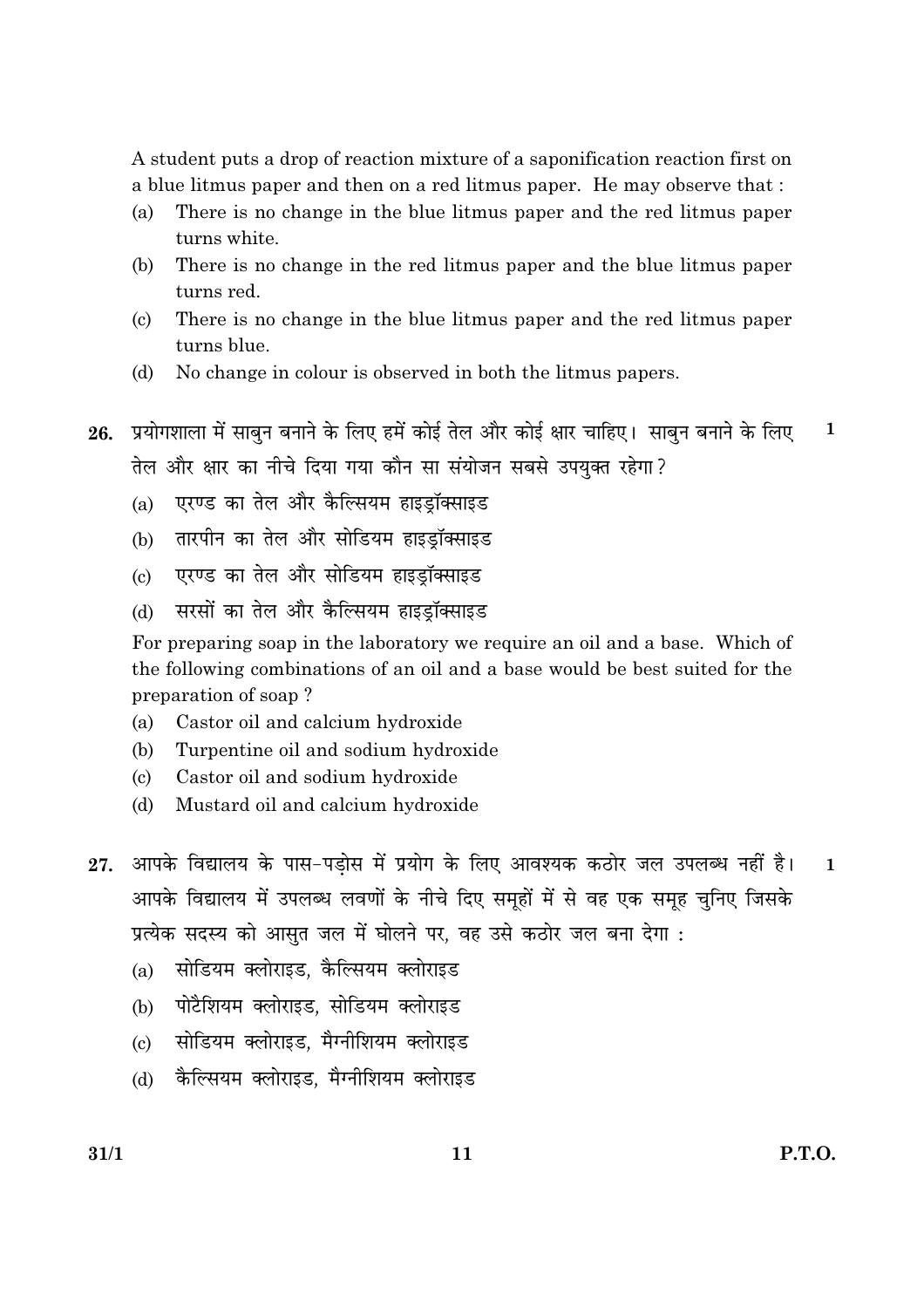In the neighbourhood of your school, hard water required for an experiment is not available. Select from the following groups of salts available in your school, a group each member of which, if dissolved in distilled water, will make it hard:

- Sodium chloride, calcium chloride  $(a)$
- (b) Potassium chloride, sodium chloride
- Sodium chloride, magnesium chloride  $\left( \mathrm{c} \right)$
- $(d)$ Calcium chloride, magnesium chloride
- 28. प्रयोगशाला में मटर के बीज के भ्रूण का प्रेक्षण करते समय किसी छात्र ने नीचे दिए अनुसार  $\mathbf{1}$ भ्रूण के विभिन्न भागों की अपनी नोट बुक में सूची बनाई। बीजावरण, अन्त:कवच, मुलांकुर, प्रांकुर, बीजाण्ड द्वार, बीजपत्र। इस सूची का परीक्षण करने के पश्चात शिक्षक महोदय ने यह टिप्पणी की, कि इनमें से केवल तीन भाग ही सही हैं। उपरोक्त सूची में से तीन सही भाग छांटिए: बीजावरण, मूलांकुर, बीजपत्र (b) अन्त:कवच, मूलांकुर, बीजाण्ड द्वार  $(a)$ बीजपत्र, प्रांकर, बीजावरण (d) मुलांकर, बीजपत्र, प्रांकर  $\left( \mathrm{c}\right)$ A student while observing an embryo of a pea seed in the laboratory listed various parts of the embryo as given below: Testa, Tegmen, Radicle, Plumule, Micropyle, Cotyledon. On examining the list the teacher remarked that only three parts are correct. Select three correct parts from the above list:  $(a)$ Testa, Radicle, Cotyledon (b) Tegmen, Radicle, Micropyle  $(c)$ Cotyledon, Plumule, Testa (d) Radicle, Cotyledon, Plumule 29. यदि आपसे नीचे दी गयी सब्जियों में उन दो सब्जियों के समूह को चुनने के लिए कहा जाए  $\mathbf{1}$ जिनकी संरचनाएँ समजात हैं, तो आप इनमें से किसे चुनेंगे ? (a) गाजर और मली (b) आल और शकरकन्दी (d) भिण्डी और आल आल और टमाटर  $\left( \mathrm{e}\right)$ If you are asked to select a group of two vegetables, out of the following, having homologous structures which one would you select?
	- Carrot and radish  $(a)$ (b) Potato and sweet potato
	- Potato and tomato Lady finger and potato  $\left( \mathrm{c} \right)$  $(d)$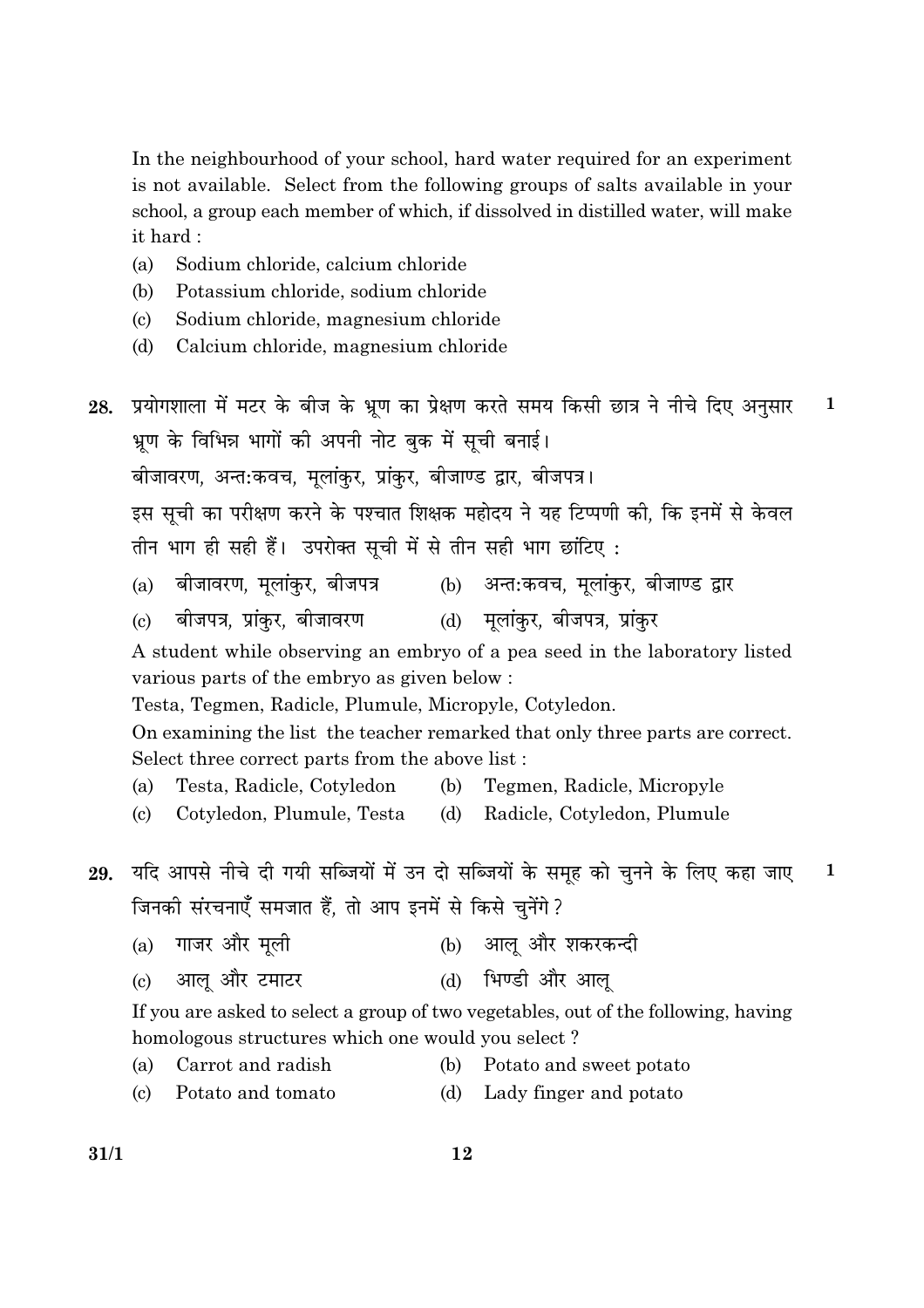- 30. दिए गए अवतल दर्पण की सन्निकट फोकस दुरी ज्ञात करने के लिए आप दर्पण द्वारा किसी  $\mathbf{1}$ दुरस्थ बिम्ब का प्रतिबिम्ब किसी पर्दे पर फोकसित करते हैं। पर्दे पर प्राप्त प्रतिबिम्ब बिम्ब को तलना में सदैव :
	- (a) पार्श्व परिवर्तित और छोटा होता है।
	- उल्टा और छोटा होता है।  $(b)$
	- सीधा और छोटा होता है।  $\left( \mathrm{e}\right)$
	- सीधा और अत्यधिक छोटा होता है।  $(d)$

To determine the approximate value of the focal length of a given concave mirror, you focus the image of a distant object formed by the mirror on a screen. The image obtained on the screen, as compared to the object is always:

- Laterally inverted and diminished  $(a)$
- Inverted and diminished  $(h)$
- Erect and diminished  $(c)$
- Erect and highly diminished (d)
- मान लीजिए आपने अपनी प्रयोगशाला की मेज के दूरस्थ सिरे पर रखी मोमबत्ती की ज्वाला का  $\mathbf{1}$ 31. प्रतिबिम्ब उत्तल लेंस द्वारा पर्दे पर फोकसित कर लिया है। अब यदि आपके शिक्षक महोदय आपको सूर्य से आपकी मेज पर आती सूर्य की समान्तर किरणों को उसी पर्दे पर फोकसित करने का सझाव दें. तो आपसे यह अपेक्षा की जाती है कि आप:
	- लेंस को थोडा सा पर्दे की ओर सरकाएंगे।  $(a)$
	- लेंस को थोडा सा पर्दे से दर सरकाएंगे।  $(b)$
	- (c) लेंस को थोडा सा सर्य की दिशा में सरकाएंगे।
	- (d) लेंस और पर्दे दोनों को सूर्य की ओर सरकाएंगे।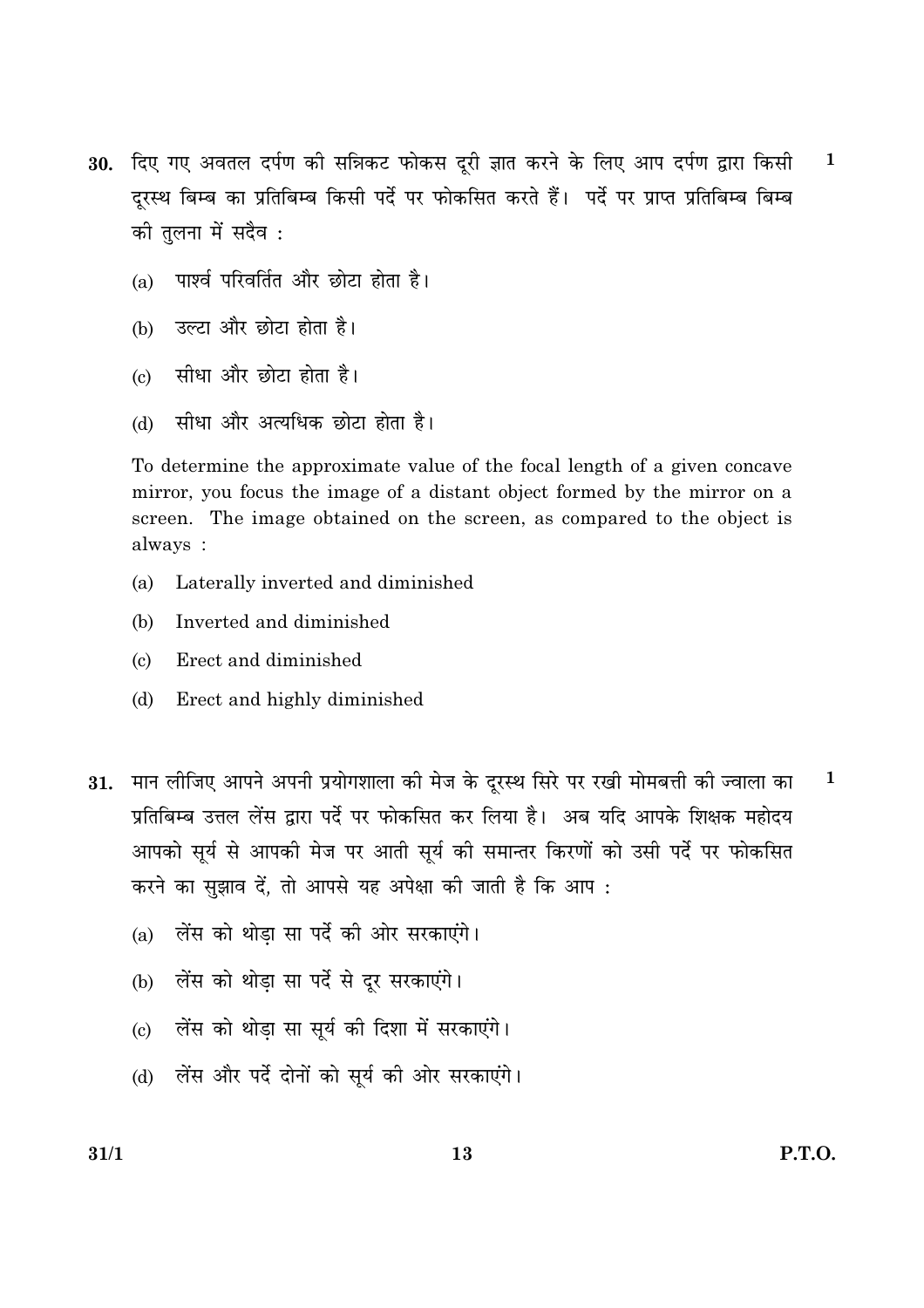Suppose you have focused on a screen the image of candle flame placed at the farthest end of the laboratory table using a convex lens. If your teacher suggests you to focus the parallel rays of the sun, reaching your laboratory table, on the same screen, what you are expected to do is to move the :

- $(a)$ lens slightly towards the screen
- (b) lens slightly away from the screen
- $\left( \mathrm{c}\right)$ lens slightly towards the sun
- lens and screen both towards the sun (d)
- आप अपनी प्रयोगशाला में विभिन्न आपतन कोणों (  $\angle$  i) के लिए कांच के स्लैब से गजरने वाली  $\mathbf{1}$ 32. प्रकाश किरण का पथ आरेखित करते हैं. तथा प्रत्येक प्रकरण में तदनरूपी अपवर्तन कोण  $(\angle$  r) और निर्गत कोण ( $\angle$ e) भी मापते हैं। आपके प्रेक्षणों के आधार आपका सही निष्कर्ष यह है कि $\cdot$ 
	- ∠i बडा है ∠r से. परन्त ∠e के लगभग बराबर है  $(a)$
	- ∠i छोटा है ∠r से. परन्त ∠e के लगभग बराबर है  $(b)$
	- $\gamma$ i बड़ा है  $\gamma$ e से. परन्त  $\gamma$ r के लगभग बराबर है  $\left( \mathrm{e}\right)$
	- ⁄i छोटा है ⁄e से. परन्त ⁄r के लगभग बराबर है  $(b)$

In your laboratory you trace the path of light rays through a glass slab for different values of angle of incidence  $(\angle i)$  and in each case measure the values of the corresponding angle of refraction  $(\angle r)$  and angle of emergence  $(\angle e)$ . On the basis of your observations your correct conclusion is:

- $(a)$  $\angle$ i is more than  $\angle$ r, but nearly equal to  $\angle$ e
- $(b)$  $\angle$ i is less than  $\angle$ r, but nearly equal to  $\angle$ e
- $\angle$ i is more than  $\angle$ e, but nearly equal to  $\angle$ r  $(c)$
- $(d)$  $\angle$ i is less than  $\angle$ e, but nearly equal to  $\angle$ r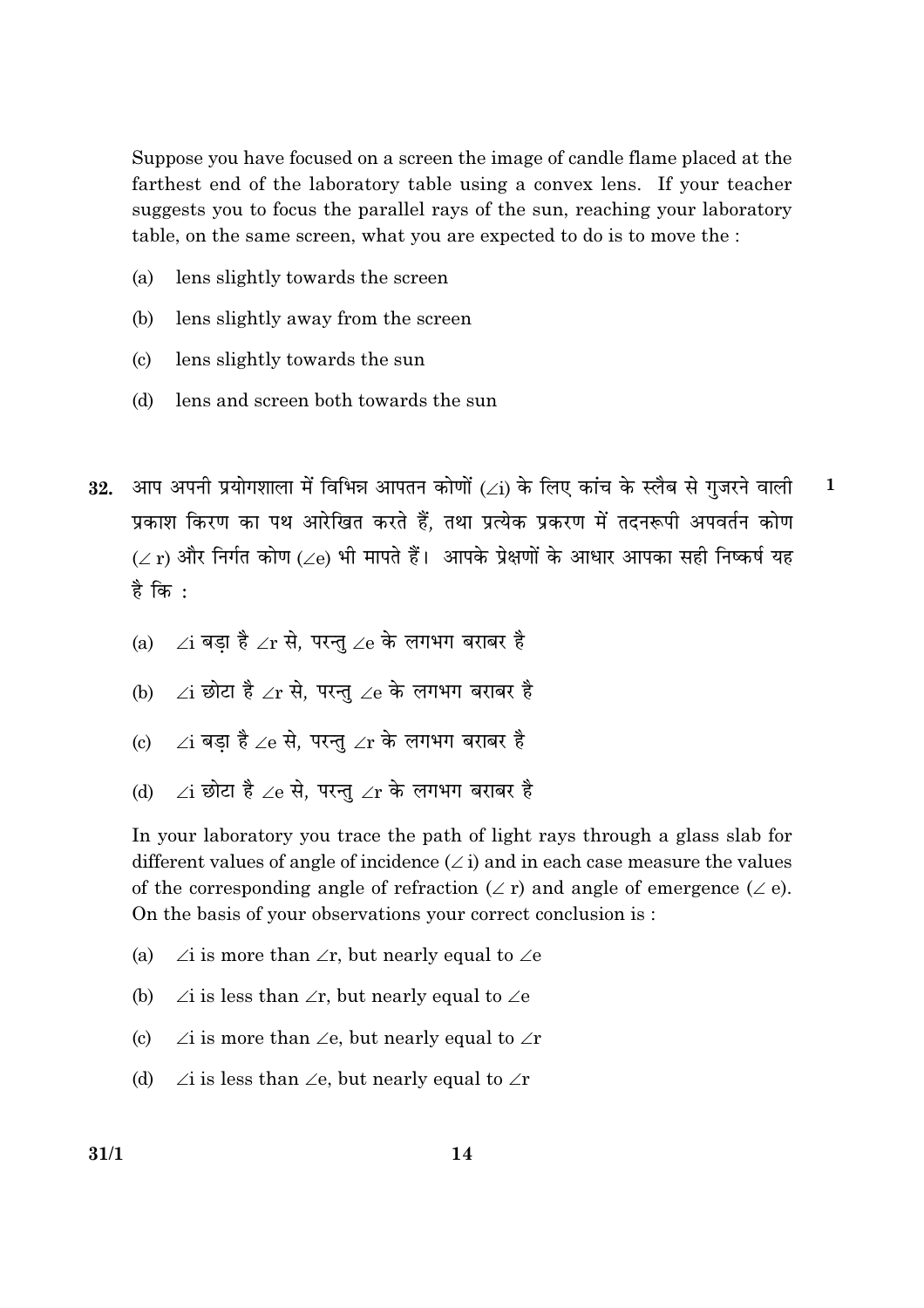33. नीचे दिए गए आरेख में सही अंकित कोण कौन से है?



In the following ray diagram the correctly marked angle are:



कोई छात्र एक चम्मच सोडियम हाइड्रोजन कार्बोनेट चूर्ण फ्लास्क में लिए गए एथेनॉइक अम्ल  $\bf{2}$ 34. में मिलाता है। उन दो मुख्य प्रेक्षणों की सूची बनाइए, जिन्हें उसे फ्लास्क में होने वाली अभिक्रिया के विषय में अपनी नोट बुक में लिखना चाहिए। होने वाली रासायनिक अभिक्रिया का रासायनिक समीकरण भी लिखिए।

A student adds a spoon full of powdered sodium hydrogen carbonate to a flask containing ethanoic acid. List two main observations, he must note in his note book, about the reaction that takes place. Also write chemical equation for the reaction.